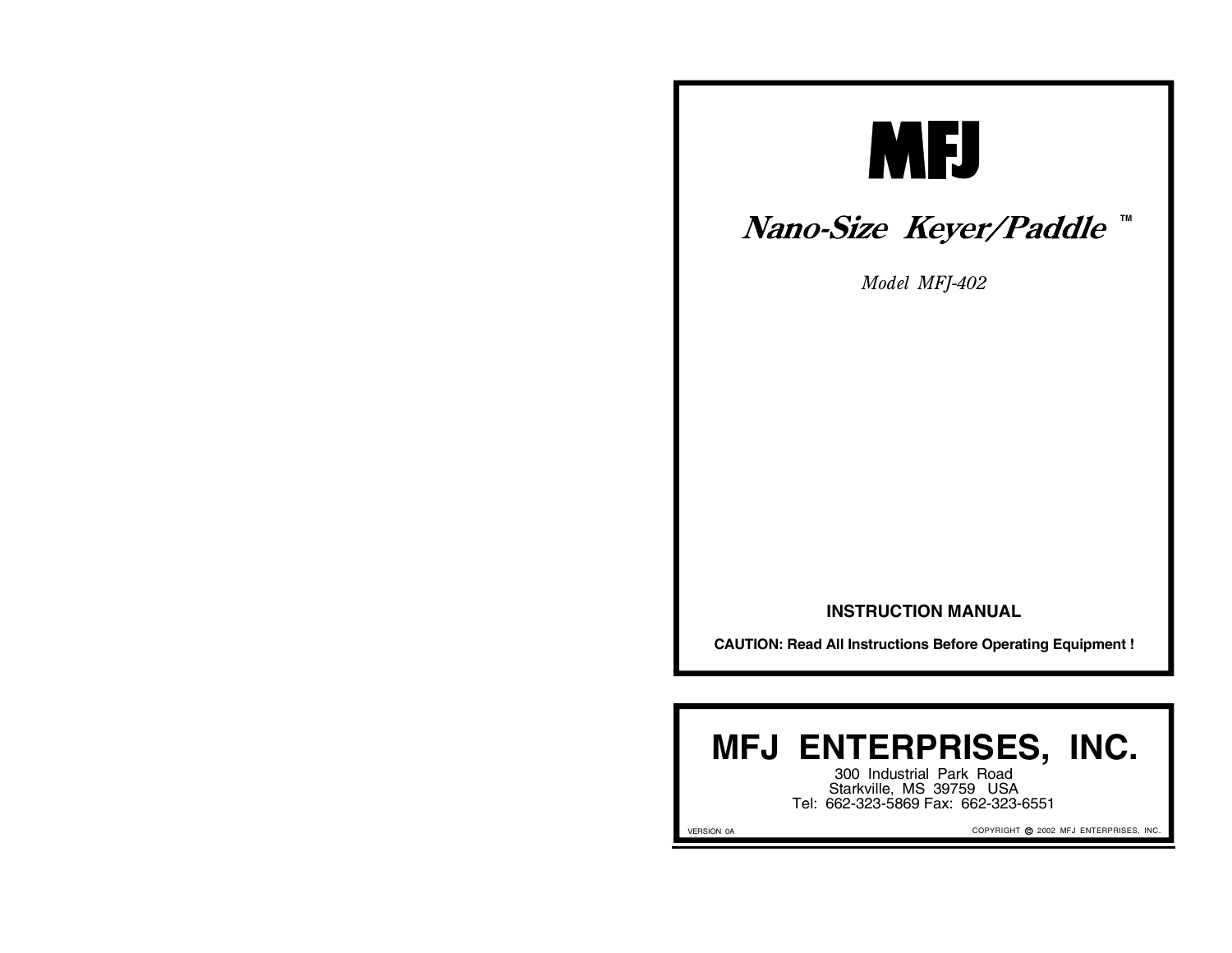#### **Introduction**

Welcome to the world of effortless CW. With the MFJ-402 you will have a professional sounding fist in no time! Whether you are a Novice or seasoned Extra, the MFJ-402 Keyer/Paddle has the features you have been waiting for! Novices will appreciate the preset power-up defaults for plug-and-play operation. Extras will enjoy the advanced features: Weight control from 25 to 75%, Iambic A and B operation, automatic or semi-automatic operation, full dot and dash memories, and speed control from 5 to 60 WPM (words per minute).

The MFJ-402 keyer is compatible with any modern transceiver or QRP transmitter using positive keying. The 50-volt at 100-mA keying permits the use of many early vintage cathode-keyed transmitters. Its small size and battery operation are ideal for QRP or Field Day activities! CW has never been so enjoyable or effortless!

A *state-of-the-art* PIC12C671 microprocessor is the heart of the keyer! Learn the basics behind embedded controllers, and how they are revolutionizing the electronics field. The powerful PIC device permits advanced settings to be entered from the keyer paddles, using Morse characters! Powered by a 3-volt lithium battery, the keyer is ready for action wherever you are! The microprocessor even senses inactivity. Leave it sitting and the keyer goes into a battery conserving sleep mode!

## **Operating Instructions**

*Dits, dahs, dots and dashes?* Beginners often think of CW characters as being composed of strings of dots and dashes, the visual image conveyed when viewing Morse CW characters on the printed page. Experienced CW operators tend to think of CW characters as a *sound*, and hear *dahs* instead of dashes, and *dits* instead of dots when listening to CW characters. Both terms will be used interchangeably in the following text.

*Determining Keyer speed:* Hold the dash lever and count the number of dashes generated in a five-second period. The number of dashes roughly equals your CW sending speed.

*Power requirements:* The keyer is designed to operate from a 3-volt lithium battery (DL2430, CR2430, or equivalent). To put a battery in the keyer, unscrew the four screws on the bottom and remove the cover. Next, slide the 3 volt lithium battery into the battery slot positive (+) side up. Finally, place the cover back on the keyer and secure with the screws.

*Speed control:* The speed trimpot sets the CW speed over a range of 5 to 60 WPM. Speed is one of the most frequently adjusted parts of your keyer, and is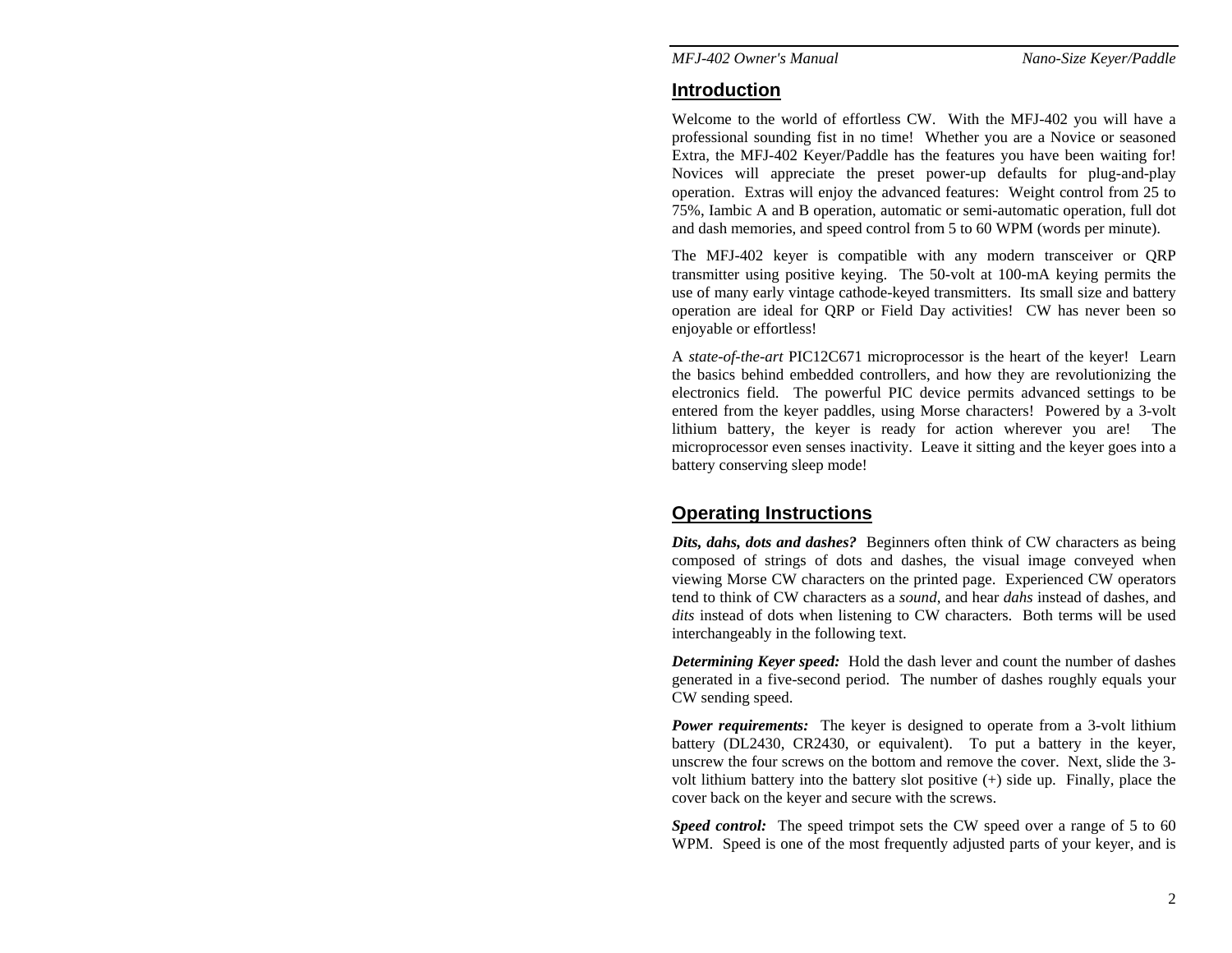accessed from the bottom of the keyer. Use a small flat-head screwdriver and rotate right to increase speed.

*Default initial status:* As soon as power is supplied to the MFJ-402, the unit is ready for operation. A microprocessor program "subroutine" loads several operating parameters into the keyer at power up. These parameters are based on standard operating practices; many of them may be changed to suit your preferences—more on this later. Commands entered via the Function switch are cleared when the power is removed.

If CW operation is a new experience for you, consider running the keyer in its basic power-up configuration until you become comfortable with its feel and operation. Feel free to learn the more advanced features at your own pace.

Default settings at power on:

- 1. Automatic
- 2. Iambic A
- 3. Standard paddle wiring (tip  $=$  dot, ring  $=$  dash)
- 4. Standard weight (50%, dot-dash-space ratio of 1:3:1)

*Transmitter keying:* The keyer output is through the Key Out cable. The Key Out cable is a cable extending from the back of the keyer with 3.5 mm plug on the end. Connect this cable to the CW keying jack of your radio. The operation instructions for your set should show what sort of connector you need and its location on your radio.

*Keyer output specs:* The keyer is designed for *positive keying output*. Most modern solid-state transceivers and QRP transmitters meet this requirement. Always check the owner's manual before attaching the keyer to a radio. The MFJ-402 will key positive voltages to a 50 Vdc maximum and current to a 100 mA maximum. Exceeding these limits may damage the keying transistor Q1.

*Use with vintage sets:* Early tube transmitters and hybrid transceivers may not be compatible with the MFJ-402. If the transmitter uses grid-block keying (a negative key voltage), it cannot be used with the MFJ-402. An example of a grid-block keyed transmitter is the Heathkit DX60. Check the ARRL handbooks for circuits designed to adapt keyers to grid-block keying.

Vintage novice transmitters commonly used cathode keying, a combination of high current and high voltage. The Heathkit DX40 used cathode keying, for example. In general, most cathode-keyed transmitters are compatible with the MFJ-402 keying circuit, so long as the 50 Vdc and 100 mA limits are not exceeded.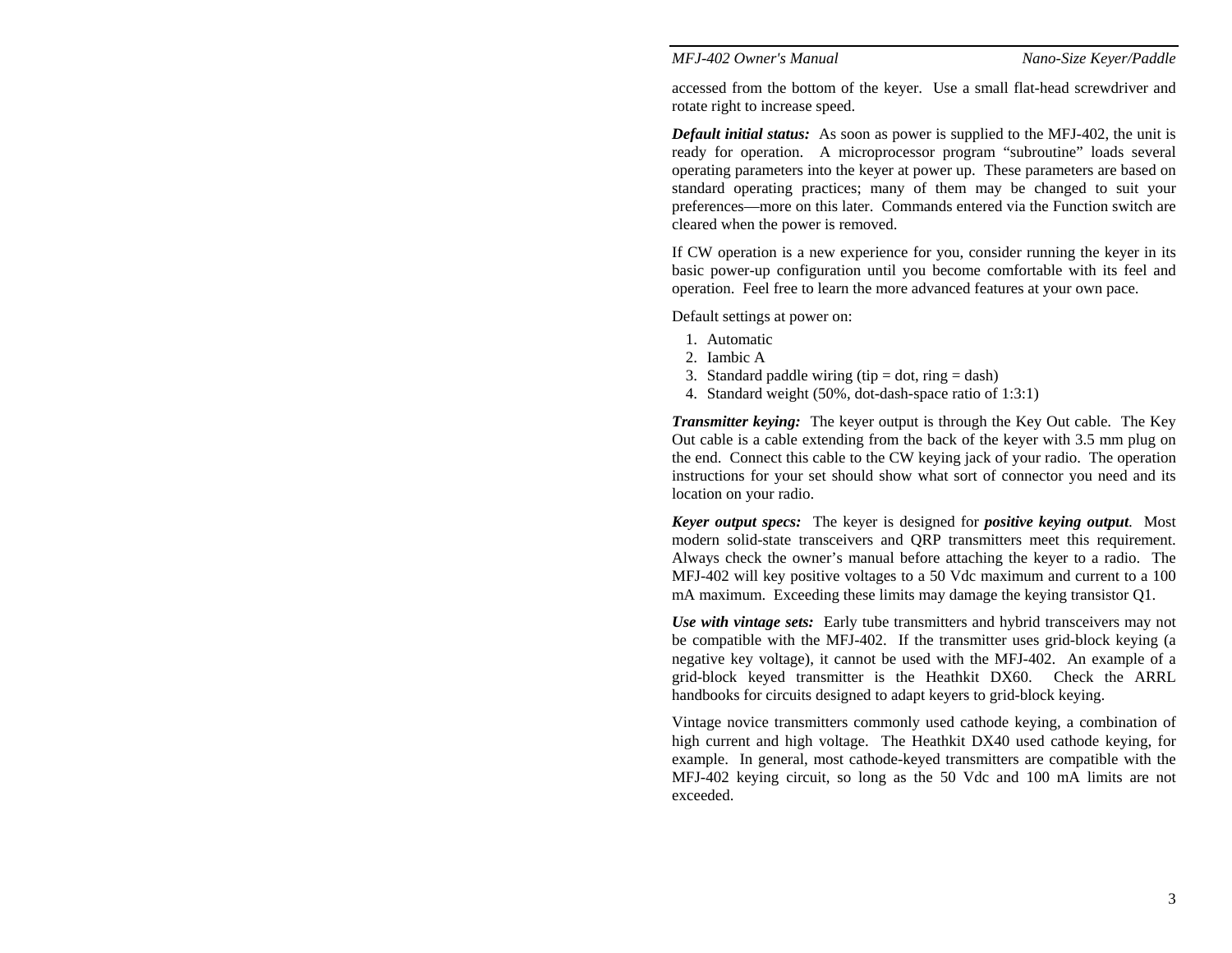*Dot and dash memories and Iambic keying:* The dot and dash memories make sending CW easier. The memory allows the user to key a dot before the completion of a dash, and vice-versa. This feature maybe checked by setting the keyer to the lowest speed and tapping first the dash lever and then the dot lever before the completion of the dash. The keyer will generate a *dash-dot* with perfect spacing. Test the dash memory in a similar manner. First, depress the dot lever, hold, quickly tap the dash lever, and release. The keyer will send the dot followed by the dash, again with perfect spacing.

Iambic paddles allow both paddles (or levers) to be depressed at the same time. Depressing (squeezing) both paddles simultaneously will generate a continuous stream of alternating dots and dashes. The paddle that contacts initially determines whether a dot or dash occurs first. CW characters such as **C, K, Q** and **R** are very easy to generate with iambic paddles.

#### **Special Functions**

**Note:** All programmable special functions are lost when the MFJ-402's battery is removed. The default settings are restored at power on.

*Automatic mode:* Early telegraphers used a mechanical device called a bug to send high-speed code. The bug would automatically send a string of *dits* when the dot paddle was depressed and held. However, the bugs did not generate strings of dashes, the dash had to be depressed manually to generate each individual "dah". The MFJ-402 normally operates in the fully automatic mode, but it may be set for "semi-automatic" operation. This causes it to emulate the sound and feel of a mechanical bug.

*Iambic mode:* Select mode A or B, whichever you prefer. Type A is the default mode. When you release a squeeze during an element (dot or dash), it just finishes the element in progress and does *not* produce a following alternate element. On the other hand, type B adds the opposite element. For example, in Type A Iambic, a squeeze release during the "dah" in the letter "A" will produce "di-dah" (A). In Type B Iambic, a squeeze release during the "dah" in the letter "A" will produce "di-dah-dit" (R).

*Reverse:* This reverses the sense of the left and right paddles. It is useful when both left and right-handed operators share the paddle. The standard connection dits with the left paddle and dahs with the right paddle.

*Weight:* A 1:3 ratio between dits and dahs is considered optimum. Some operators prefer slightly different ratios; and the MFJ-402 weight is adjustable from 25 to 75% to suit those preferences. The power-on default is 50%, or 1:3.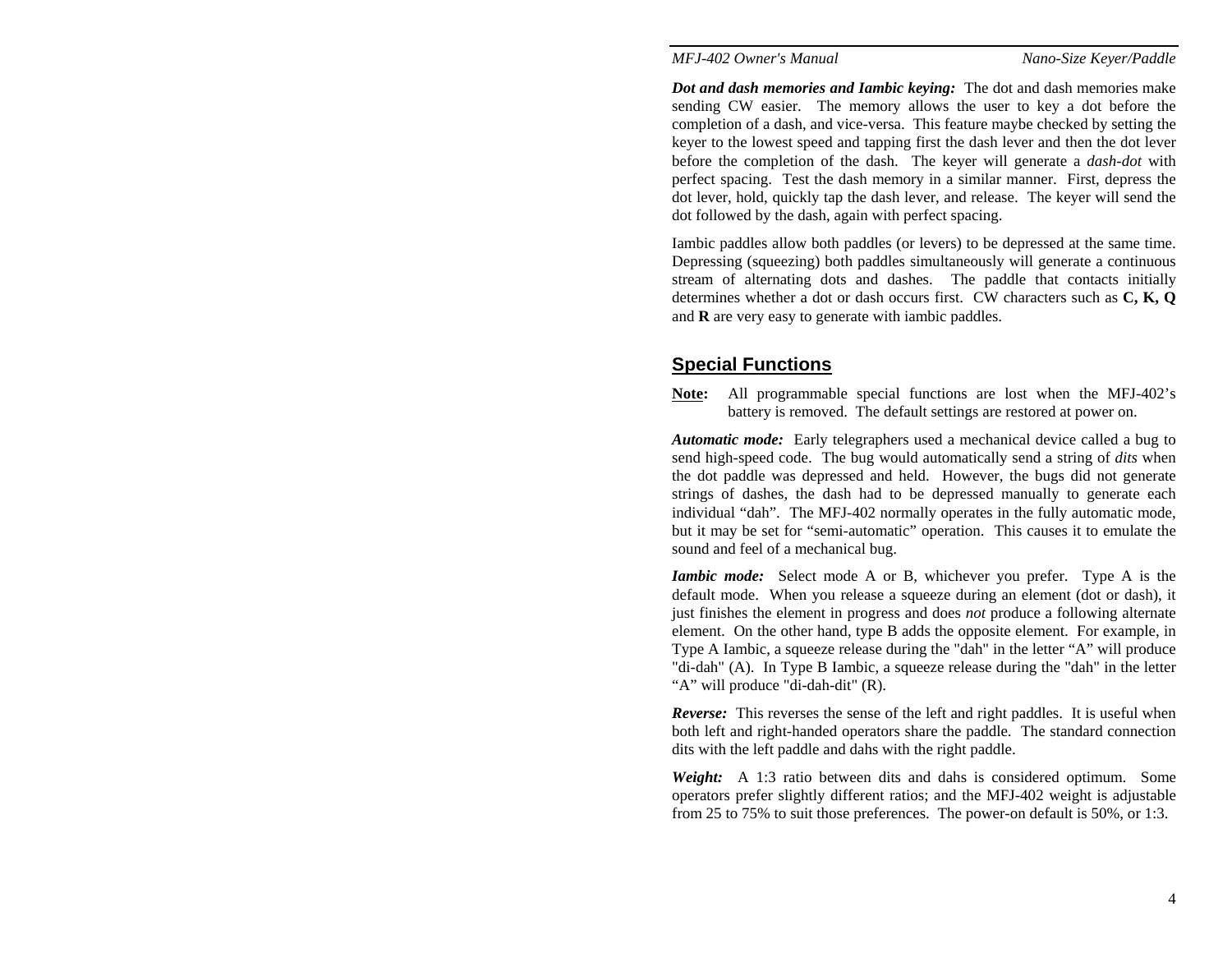*Using the Function switch:* The Function switch, on the back of the unit, customizes the keyer to your preferences. To set or change a setting, depress the Function switch. The keyer acknowledges by sending the Morse character for the letter " **F**" (*di-di-dah-dit*).

Enter keyer functions via the keyer paddles. If you enter an invalid character, the keyer responds with two beeps. A single beep acknowledges a valid entry. Entering multiple functions at one time is not permissible. That is, each function must be individually entered, preceded by pressing the Function button. The function mode maybe exited at any time by pressing the Function switch. The keyer confirms the exit with two beeps.

| <b>Command</b><br><b>Character</b> | <b>Function</b>                                                                                                                                                   |  |  |  |  |
|------------------------------------|-------------------------------------------------------------------------------------------------------------------------------------------------------------------|--|--|--|--|
| $\mathbf{A}$                       | Toggles between automatic and semi-automatic<br>Automatic.<br>mode.                                                                                               |  |  |  |  |
| I#                                 | <b>Iambic.</b> Sets Iambic mode A or B, where # represents A or B.                                                                                                |  |  |  |  |
| R                                  | Reverse. Reverses the sense of the dot and dash paddles.                                                                                                          |  |  |  |  |
| <b>W##</b>                         | Weight. ## represents weight value between 25 and 75 percent.                                                                                                     |  |  |  |  |
| $\mathbf{X}$                       | Carrier Tune (Xmit). Gives continuous key-down for adjusting<br>transmitter or antenna tuner. Tapping either paddle exits tune<br>mode and releases the key line. |  |  |  |  |
| Y                                  | Pulse Tune. Gives a string of dots for adjusting transmitter or<br>antenna tuner. Tapping either paddle exits tune mode and<br>releases the key line.             |  |  |  |  |

#### **Troubleshooting**

**Keyer dead:** Dead battery. Replace with a new 3-volt lithium battery.

**Erratic operation:** Weak battery. RF is getting into keyer.

**Cannot enter function mode:** Make sure to firmly depress the Function button.

**Keyer gives error beeps through radio on function entry:** Invalid command prefix or suffix. Code characters must be perfectly formed, with proper timing.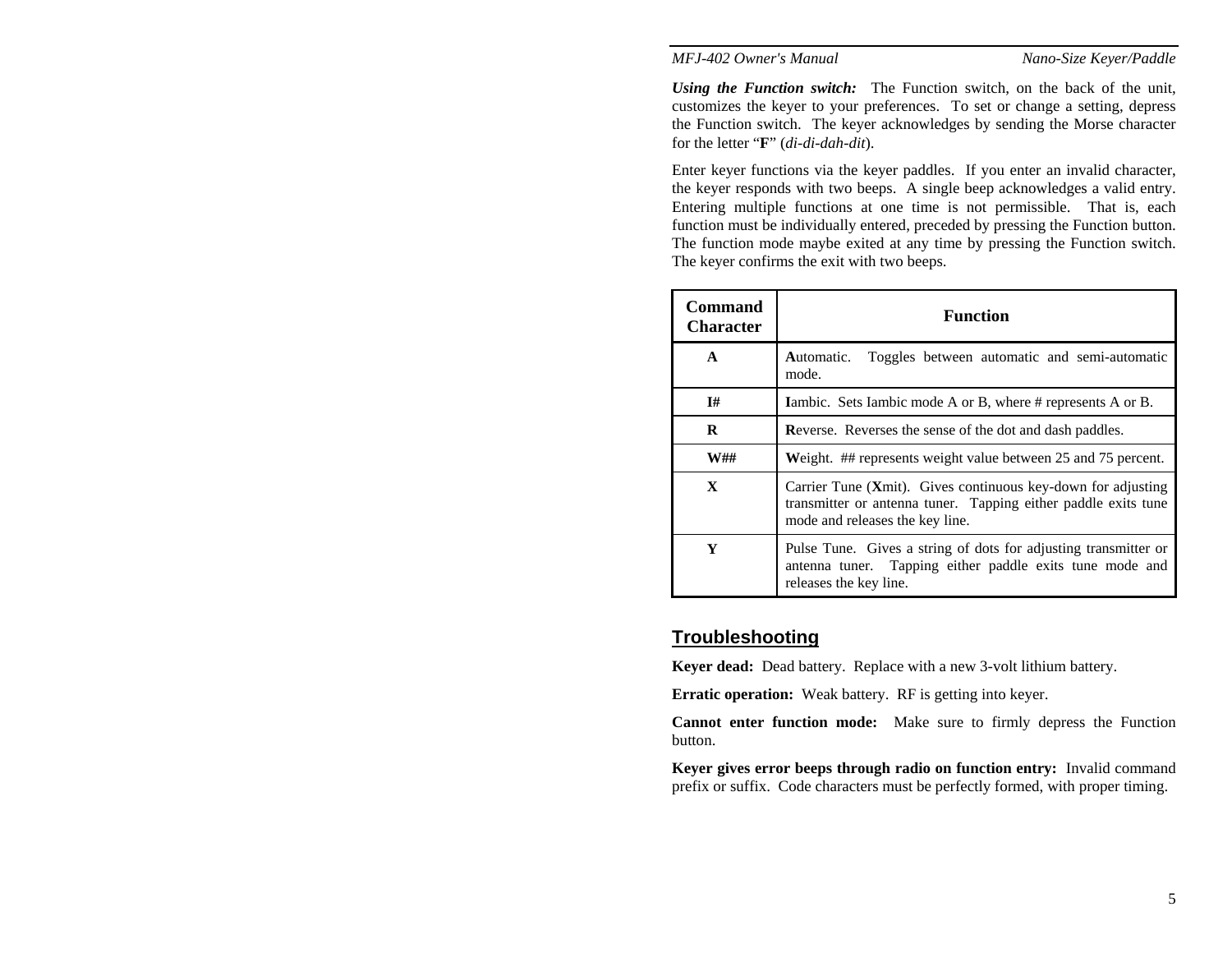### **Theory of Operation and Specifications**

#### **Theory of operation:**

The MFJ-402 features the powerful PIC12C671 microcontroller. This tiny eight-pin integrated circuit contains the programming and basic power of a microprocessor chip. CW speed is set via R1, a 10K-ohm potentiometer, which controls the voltage input to pin 7 of U1 (PIC chip). Pin 7 is an analog-todigital input for the PIC processor. Programming subroutines scan the digitized setting of R1, and adjust the speed accordingly.

The PIC chip also senses keyer paddle activation. All dot-and-dash memories, Iambic operations, speed and weight are under the control of the PIC12C671 device.

Transistor Q1 is a silicon-gate TMOS switching FET, and is used to key the transmitter. The maximum FET ratings are 50 Vdc at 100 mA.

#### **Specifications:**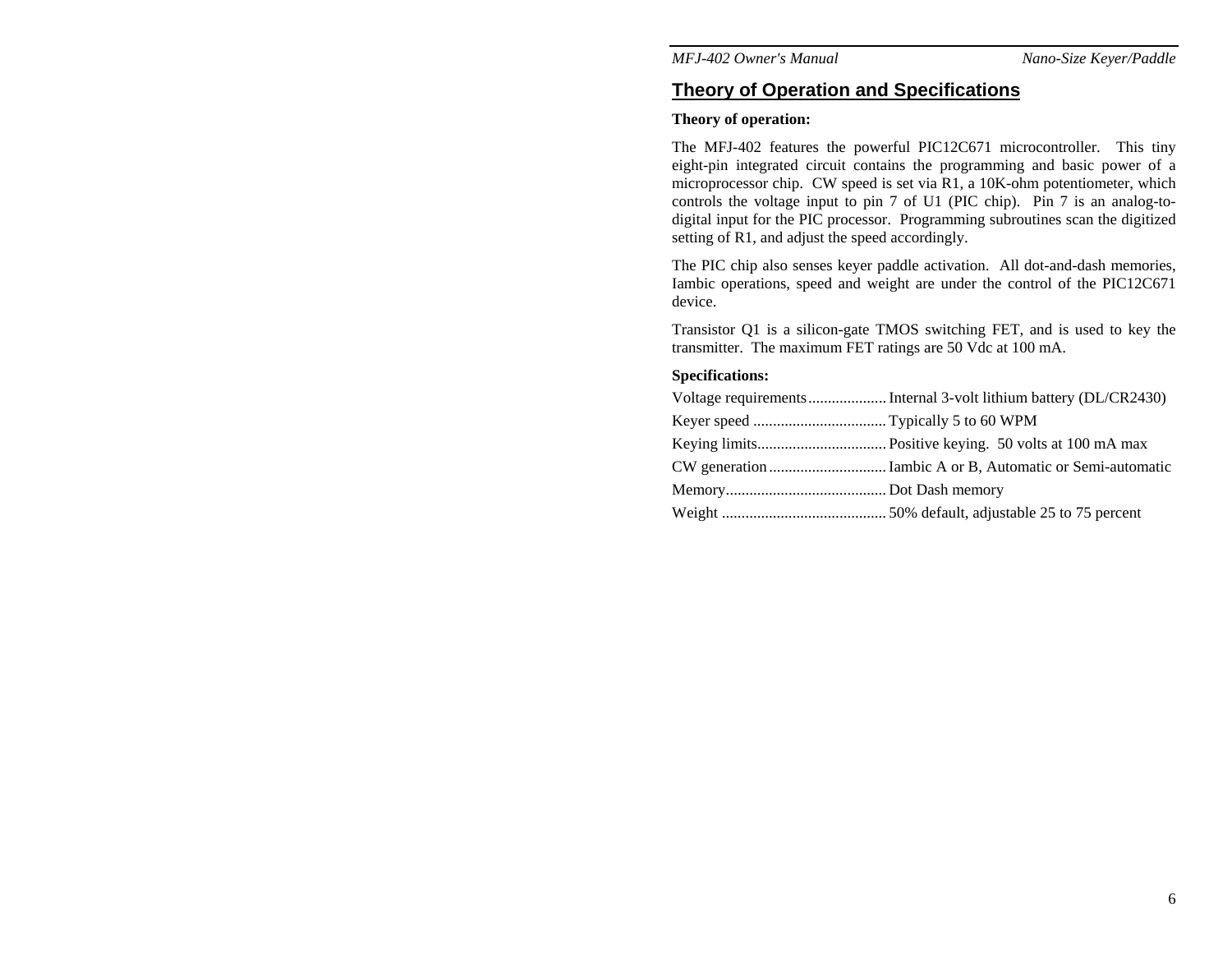#### **Morse Code Character Set**

| A                             | di-dah             |                                        | N                                                          | dah-dit              |                                         | $ \bullet$                              |                             |
|-------------------------------|--------------------|----------------------------------------|------------------------------------------------------------|----------------------|-----------------------------------------|-----------------------------------------|-----------------------------|
| B                             | dah-di-di-dit      |                                        | $\Omega$                                                   | dah-dah-dah          |                                         | $- - -$                                 |                             |
| Ċ                             | dah-di-dah-dit     |                                        | P                                                          | di-dah-dah-dit       |                                         | $\bullet$ $ \bullet$                    |                             |
| D                             | dah-di-dit         | -                                      | Q                                                          | dah-dah-di-dah       |                                         | $- \bullet$ $-$                         |                             |
| E                             | dit                |                                        | R                                                          | di-dah-dit           |                                         | $\bullet - \bullet$                     |                             |
| F                             | di-di-dah-dit      | $\bullet\bullet-\bullet$               | S.                                                         | di-di-dit            |                                         | $\bullet\bullet\bullet$                 |                             |
| G                             | dah-dah-dit        | $- - \bullet$                          | T                                                          | dah                  |                                         |                                         |                             |
| Н                             | di-di-di-dit       | $\bullet\bullet\bullet$                | U                                                          | di-di-dah            |                                         | $\bullet$ $\bullet$ $-$                 |                             |
| I                             | di-dit             |                                        | V                                                          | di-di-di-dah         |                                         | $\cdots$                                |                             |
| J                             | di-dah-dah-dah     | $\bullet$ $--$                         | W                                                          | di-dah-dah           |                                         | $\bullet$ $-$                           |                             |
| K                             | dah-di-dah         | $ \bullet$ $-$                         | X                                                          | dah-di-di-dah        |                                         | $- \bullet \bullet -$                   |                             |
| L                             | di-dah-di-dit      | $\bullet - \bullet \bullet$            | Y                                                          | dah-di-dah-dah       |                                         | $ \bullet$ $ -$                         |                             |
| М                             | dah-dah            |                                        | Z                                                          | dah-dah-di-dit       |                                         | $- - \bullet \bullet$                   |                             |
| 1                             | di-dah-dah-dah-dah | $\bullet$ $---$                        | 6                                                          | dah-di-di-di-dit     |                                         |                                         |                             |
| 2                             | di-di-dah-dah-dah  | $\bullet$ $\bullet$ $--$               | 7                                                          | dah-dah-di-di-dit    |                                         |                                         |                             |
| 3                             | di-di-di-dah-dah   | $\bullet \bullet \bullet \texttt{---}$ | 8                                                          | dah-dah-dah-di-dit   |                                         | $--- \bullet \bullet$                   |                             |
| 4                             | di-di-di-di-dah    |                                        | 9                                                          | dah-dah-dah-dah-dit  |                                         | $--- -$                                 |                             |
| 5                             | di-di-di-di-dit    |                                        | $\Omega$                                                   | dah-dah-dah-dah-dah  |                                         | $- - - - -$                             |                             |
| Period                        |                    | $\lceil . \rceil$                      |                                                            | di-dah-di-dah-di-dah |                                         |                                         | AAA                         |
| Comma                         |                    | $[ , ]$                                | dah-dah-di-di-dah-dah                                      |                      |                                         | $--\bullet\bullet--$                    | $\overline{\text{MIM}}$     |
|                               | Question Mark or   |                                        |                                                            |                      |                                         |                                         |                             |
| <b>Request for Repetition</b> |                    | [?]                                    | di-di-dah-dah-di-dit                                       |                      |                                         |                                         | <b>IMI</b>                  |
| <b>Fraction Bar</b>           |                    | $\sqrt{ }$                             | dah-di-di-dah-dit                                          |                      |                                         | $ \bullet$ $\bullet$ $ \bullet$         | DN                          |
| End of Message or Cross       |                    | $[+]$                                  | di-dah-di-dah-dit                                          |                      |                                         | $\bullet - \bullet - \bullet$           | $\overline{AR}$             |
| End of Work                   |                    |                                        | di-di-di-dah-di-dah                                        |                      |                                         | $\bullet \bullet \bullet - \bullet -$   | $\overline{\text{SK}}$      |
| Double Dash, Pause or Break   |                    | $=$                                    | dah-di-di-di-dah                                           |                      |                                         | -                                       | $\overline{B} \overline{T}$ |
| Semicolon                     |                    | $\lceil$ :                             | dah-di-dah-di-dah-dit                                      |                      |                                         | $-$ 0 $-$ 0 $-$ 0                       | <b>KR</b>                   |
| Colon                         |                    | $[$                                    | dah-dah-dah-di-di-dit                                      |                      |                                         | $--- \bullet \bullet \bullet$           | ōΣ                          |
| Apostrophe                    |                    | $\Gamma$                               | di-dah-dah-dah-dah-dit                                     |                      |                                         | $\bullet$ $-- \bullet$                  | $\overline{\text{w}}$ G     |
| <b>Quotation Mark</b>         |                    | $[\cdot$                               | di-dah-di-di-dah-dit                                       |                      |                                         | $\bullet - \bullet \bullet - \bullet$   | $\overline{\rm AF}$         |
| <b>Hyphen or Dash</b>         |                    | $[-]$                                  | dah-di-di-di-di-dah                                        |                      | $ -$                                    | $\overline{DU}$                         |                             |
| Underline                     |                    | $\Box$                                 | di-di-dah-dah-di-dah<br>$\bullet$ $\bullet$ $ \bullet$ $-$ |                      |                                         | ĪQ                                      |                             |
| Dollar Sign                   |                    | 51                                     | di-di-di-dah-di-di-dah                                     |                      | $\bullet\bullet\bullet-\bullet\bullet-$ | $\overline{\text{SX}}$                  |                             |
| <b>Left Parenthesis</b>       |                    | $[$ (                                  | dah-di-dah-dah-dit                                         |                      | $ \bullet$ $ \bullet$                   | KN                                      |                             |
| <b>Right Parenthesis</b>      |                    | D <sub>1</sub>                         | dah-di-dah-dah-di-dah                                      |                      | $ \bullet$ $ \bullet$ $-$               | $\overline{\text{KK}}$                  |                             |
| Wait                          |                    |                                        | di-dah-di-di-dit                                           |                      |                                         | $\bullet$ $\bullet$ $\bullet$ $\bullet$ | $\overline{AS}$             |
| Understood                    |                    |                                        | di-di-di-dah-dit                                           |                      |                                         | $\bullet\bullet\bullet-\bullet$         | $\overline{\text{SN}}$      |
| <b>Starting Signal</b>        |                    |                                        | dah-di-dah-di-dah                                          |                      |                                         |                                         | $\overline{KA}$             |
| Error                         |                    |                                        | di-di-di-di-di-di-di-dit                                   |                      |                                         | .                                       | ΗH                          |
| Paragraph                     |                    | $\blacksquare$                         |                                                            | di-dah-di-dah-di-dit |                                         | $\bullet-\bullet-\bullet\bullet$        | $\overline{AL}$             |
| Invitation to Transmit        |                    |                                        | dah-di-dah                                                 |                      | $ \bullet$ $-$                          |                                         | K                           |

**1.** FCC test requirement consists the 26 letters, the 10 numerals, the period, the comma, the question mark,  $\overline{AR}$ ,  $\overline{SK}$ ,  $\overline{BT}$  and  $\overline{DN}$ .